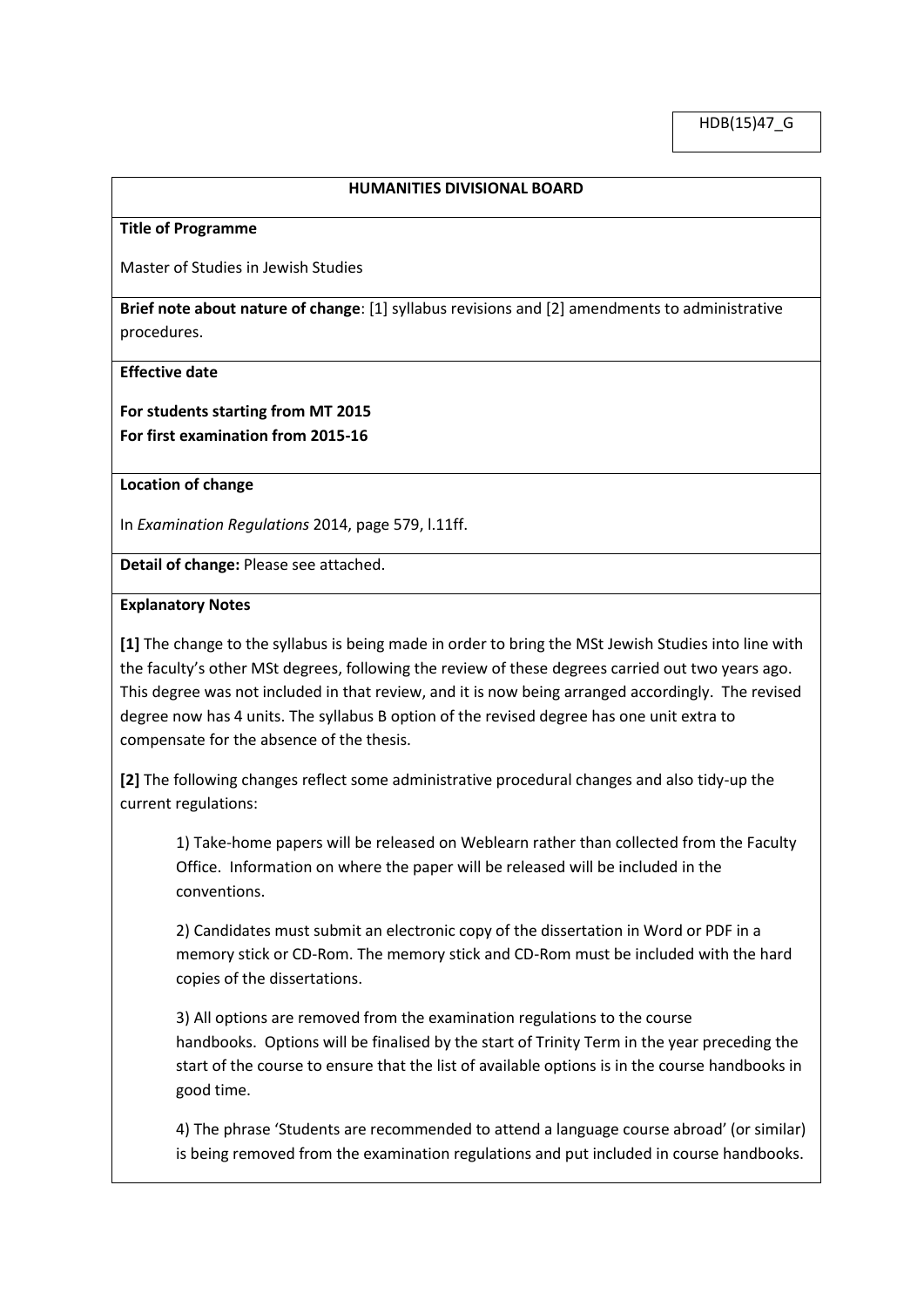5) The dissertation submission date is to be streamlined to three (rather than five) deadlines: noon on Friday of Wk 2, 4 or 6 of Trinity Term.

6) Amending phrasing on viva requirements to 'Candidates may be required to attend a viva'.

7) Moving certain information (e.g. dissertation submission) to the general regulations rather than under individual degrees so that information is only available at one place.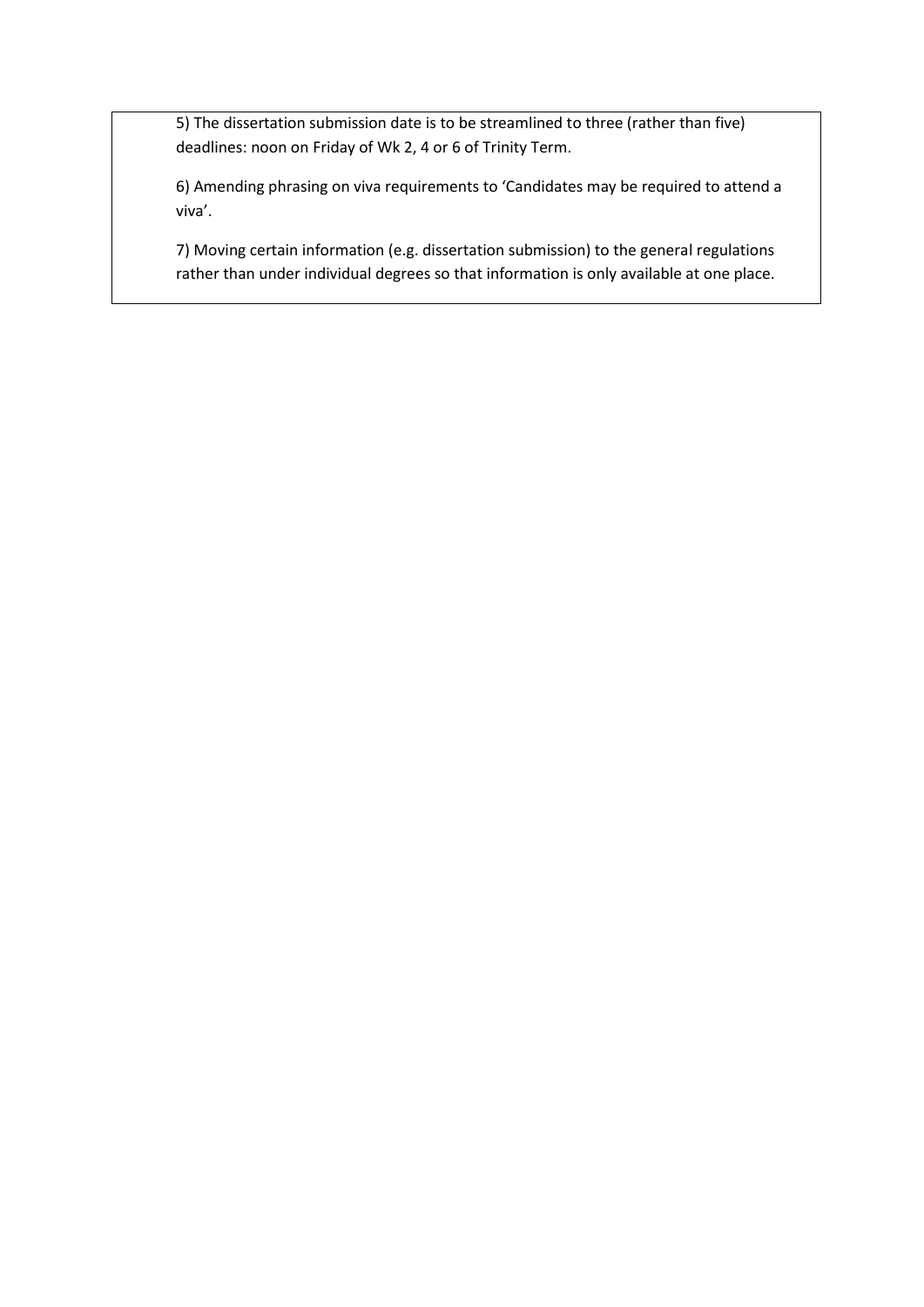# **Jewish Studies**

- 1. Before admission to the course, candidates must satisfy the Board of the Faculty of Oriental Studies that they possess the necessary qualifications to profit by the course.
- 2. Every candidate must follow for at least three terms a course of instruction in Jewish Studies.
- 3. There will be two tracks, Syllabus A and Syllabus B:
- 4. *Syllabus A*:

Unit (i) Three terms of *either* Biblical Hebrew, *or* Modern Hebrew, *or* Yiddish. Written examination will take place at the end of Trinity Term.

Unit (ii) Two options, Oone option, to be taken in Michaelmas Term and one option to be taken in Hilary Term.

# Unit (iii) One option, to be taken in Hilary Term.

Unit (*iiiiv*) A dissertation thesis of not more than 15,000-words (excluding bibliography), on a topic selected in consultation with the candidate's supervisor and approved by the Faculty Board. Applications for such approval should be submitted to the Faculty office by Monday of noughth weekWeek 0 of Hilary Term. Two typewritten copies and an electronic copy in PDF format in a memory stick or CD, of the thesis must be submitted to the Chairman of the Examiners, name of degree, c/o Examination Schools, High Street, Oxford OX1 4BG, not later than 12 noon on Friday of sixth week of Trinity Term. The work must bear the candidate's examination number (but not the candidate's name, which must be concealed). Candidates must include a signed declaration sealed in an envelope addressed to the Chair of Examiners that the work is the candidate's own.

# *Syllabus B:*

Unit (i) Three terms of *either* Biblical Hebrew, *or* Modern Hebrew, *or* Yiddish. Written examination will take place at the end of Trinity Term.

Unit (ii) TwoFour options, to be taken in Michaelmas Term, Hilary Term or Trinity Term. Options examined by essay must be taken in Michaelmas or Hilary Term.

# 5. Unit (iii) Two options, to be taken in Hilary Term or Trinity Term.

6. A list of options for units (ii) and  $(iii)$  will be published in the Course Handbook. The method of examination will be either by three-hour written examination held at the end of Trinity Term or by essay examination. The method of examination of each option will be determined in advance and will be published in the course handbook. The essay topics will be published on the Friday of eighth weekWeek 8 of the term in which the option is taught. Candidates will be contacted with details of how to collect or access the question paper. The essay examination will consist of two essays of not more than 2,500 words each for *Syllabus A* and not more than 3,500–3,000 words